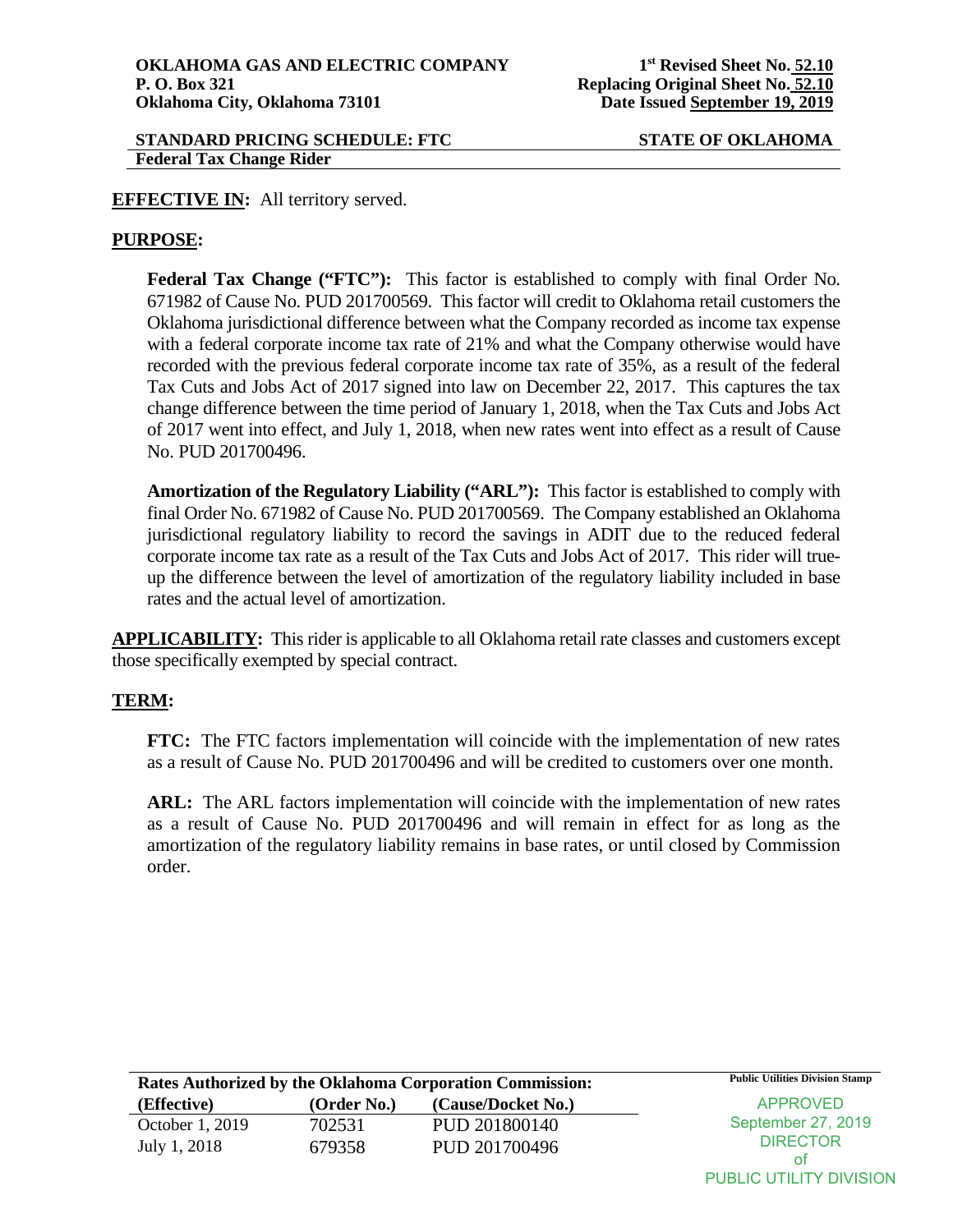PUBLIC UTILITY DIVISION

**FTC FACTOR CALCULATION:** The Company will calculate the FTC Factors using the following formula, on a per kilowatt-hour (kWh) basis, for each of the major rate classes and the combined minor rate classes and will be computed as follows:

$$
FTC\ Factor_{Class} = \frac{A * B}{C}
$$

Where:

A = *Oklahoma Jurisdiction interim period income tax expense change balance = (\$18,456,485)* 

B = *Revenue Allocator for each class identified above*

C = *The refund month's kWh derived from the Base kWh for each Class identified above*

And:

a) **Revenue Allocator:** Determined from the revenues as reflected in the final Schedule H-2 from Cause No. PUD 201700496.

| <b>Rate Class</b>      | <b>PUD 201700496</b><br><b>H-2 Revenues</b> |  |
|------------------------|---------------------------------------------|--|
|                        | <b>Allocator Percentage</b>                 |  |
| Residential            | 50.45%                                      |  |
| <b>General Service</b> | 10.68%                                      |  |
| Power and Light        | 22.75%                                      |  |
| Large Power and Light  | 10.71%                                      |  |
| ther                   | 5.40%                                       |  |

b) **Base kWh:** The Oklahoma jurisdictional kWh for July as reflected in the final Schedule H-2 from Cause No. PUD 201700496, adjusted for growth.

| <b>Rate Class</b>      | PUD 201700496 H-2 kWh |  |
|------------------------|-----------------------|--|
| Residential            | 1,015,400,276         |  |
| <b>General Service</b> | 176,846,783           |  |
| Power and Light        | 705,083,369           |  |
| Large Power and Light  | 557,816,835           |  |
| <b>I</b> ther          | 90,602,407            |  |

| Rates Authorized by the Oklahoma Corporation Commission: |             |                    | <b>Public Utilities Division Stamp</b> |
|----------------------------------------------------------|-------------|--------------------|----------------------------------------|
| (Effective)                                              | (Order No.) | (Cause/Docket No.) | APPROVED                               |
| October 1, 2019                                          | 702531      | PUD 201800140      | September 27, 2019                     |
| July 1, 2018                                             | 679358      | PUD 201700496      | <b>DIRECTOR</b>                        |
|                                                          |             |                    | οt                                     |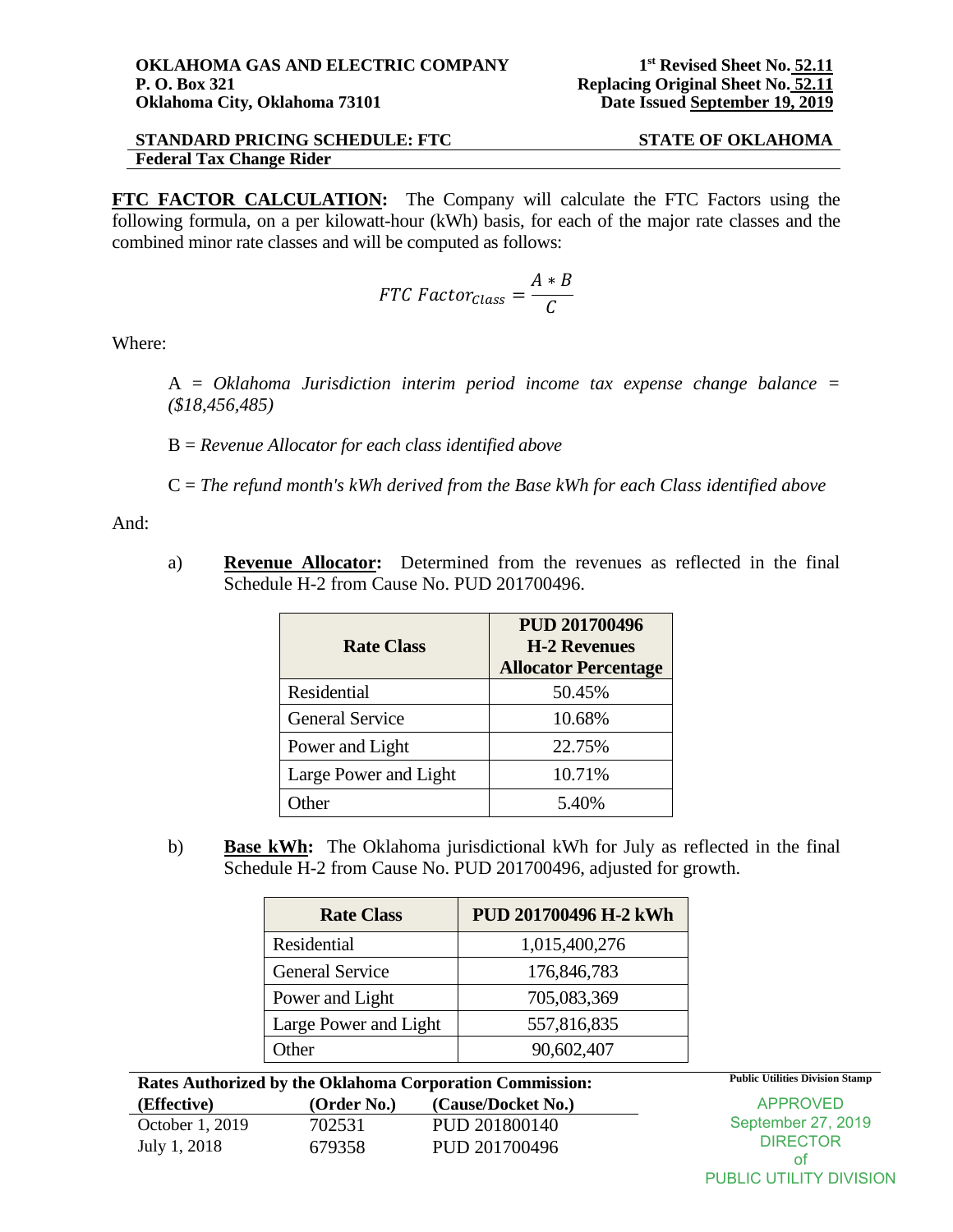**ARL FACTOR CALCULATION:** The Company will calculate the ARL Factors using the following formula, on a per kilowatt-hour (kWh) basis, for each of the major rate classes and the combined minor rate classes and will be computed as follows:

$$
ARL Factor_{Class} = \frac{Revenue\;Required}{Sales}
$$

Where:

Revenue Requirement<sub>Class</sub> =  $(D - E + F) * G$ 

Where:

- D = *Actual Oklahoma jurisdictional Amortization of Regulatory Liability Amount \$18,118,002*
- E = *Amortization of Regulatory Liability Amount included in base rates \$15,046,394*
- F = *Annual True-Up*
- G = *Revenue Allocator for each class identified above*

Sales = *Base kWh for each Class identified above*

And:

a) **Revenue Allocator:** Determined from the revenues as reflected in the final Schedule H-2 from Cause No. PUD 201800140.

| <b>Rate Class</b>      | <b>PUD 201800140</b><br><b>H-2 Revenues</b><br><b>Allocator Percentage</b> |
|------------------------|----------------------------------------------------------------------------|
| Residential            | 49.79%                                                                     |
| <b>General Service</b> | 10.49%                                                                     |
| Power and Light        | 23.06%                                                                     |
| Large Power and Light  | 11.15%                                                                     |
| ther                   | 5.51%                                                                      |

| Rates Authorized by the Oklahoma Corporation Commission: |             |                          | <b>Public Utilities Division Stamp</b> |
|----------------------------------------------------------|-------------|--------------------------|----------------------------------------|
| (Effective)                                              | (Order No.) | (Cause/Docket No.)       |                                        |
| October 1, 2019                                          | 702531      | PUD 201800140            | <b>APPROVED</b>                        |
| January 1, 2019                                          | 679358      | PUD 201700496            | September 27, 2019                     |
| July 1, 2018                                             | 679358      | PUD 201700496 (original) | <b>DIRECTOR</b>                        |
|                                                          |             |                          | Οt                                     |

PUBLIC UTILITY DIVISION